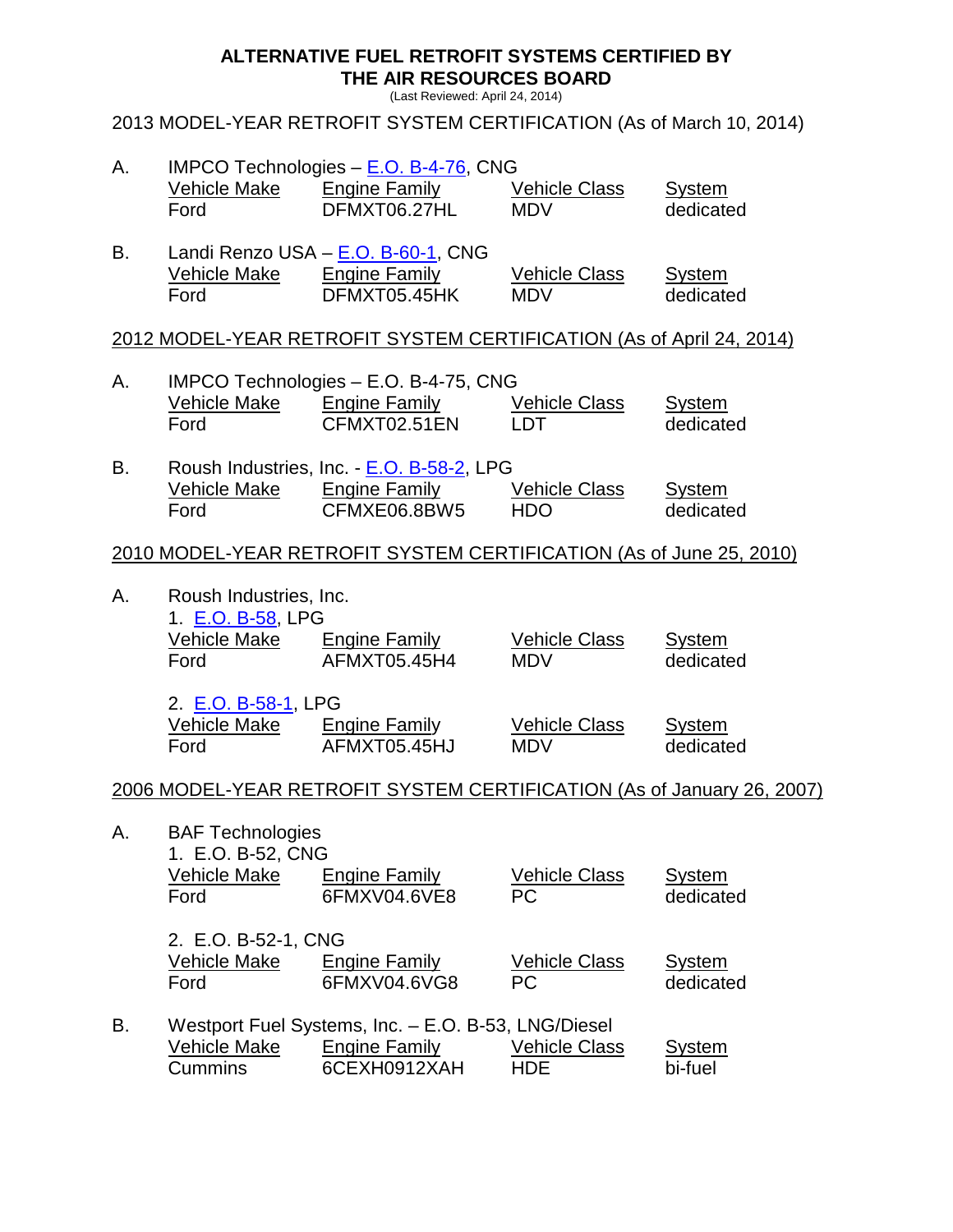# 2002 MODEL-YEAR RETROFIT SYSTEM CERTIFICATION (As of May 15, 2012)

| А. | Clean Air Partners, Inc.                                       | 1. E.O. B-40-7, CNG/Diesel & LNG/Diesel<br>(RESCINDED, SEE CLEAN AIR POWER E.O. B-57-8)                                          |                                    |                                      |
|----|----------------------------------------------------------------|----------------------------------------------------------------------------------------------------------------------------------|------------------------------------|--------------------------------------|
|    | Vehicle Make<br>Caterpillar                                    | <b>Engine Family</b><br>2CPXH0442HRK                                                                                             | <b>Vehicle Class</b><br><b>HDE</b> | <b>System</b><br>bi-fuel             |
|    | Vehicle Make<br>Caterpillar                                    | 2. E.O. B-40-8, CNG/Diesel & LNG/Diesel<br>(RESCINDED, SEE CLEAN AIR POWER E.O. B-57-9)<br>Engine Family<br>2CPXH0629ERK         | <b>Vehicle Class</b><br><b>HDE</b> | <b>System</b><br>bi-fuel             |
|    | Vehicle Make<br>Caterpillar                                    | 3. E.O. B-40-9, CNG/Diesel & LNG/Diesel<br>(RESCINDED, SEE CLEAN AIR POWER E.O. B-57-10)<br><u>Engine Family</u><br>2CPXH0729ERK | <b>Vehicle Class</b><br><b>HDE</b> | <b>System</b><br>bi-fuel             |
| В. | <b>Clean Air Power</b><br>Caterpillar                          | 1. E.O. B-57-4, CNG/Diesel & LNG/Diesel<br><u>Vehicle Make Engine Family</u><br>2CPXH0893ERK                                     | <b>Vehicle Class</b><br><b>HDE</b> | <b>System</b><br>bi-fuel             |
|    | Caterpillar                                                    | 2. E.O. B-57-8, CNG/Diesel & LNG/Diesel<br>Vehicle Make Engine Family<br>2CPXH0442HRK                                            | <b>Vehicle Class</b><br><b>HDE</b> | <b>System</b><br>bi-fuel             |
|    | Vehicle Make Engine Family<br>Caterpillar                      | 3. E.O. B-57-9, CNG/Diesel & LNG/Diesel<br>2CPXH0629ERK                                                                          | <b>Vehicle Class</b><br><b>HDE</b> | <b>System</b><br>bi-fuel             |
|    | Caterpillar                                                    | 4. E.O. B-57-10, CNG/Diesel & LNG/Diesel<br><u>Vehicle Make Engine Family</u><br>2CPXH0729ERK                                    | <b>Vehicle Class</b><br><b>HDE</b> | <b>System</b><br>bi-fuel             |
|    |                                                                | 2001 MODEL-YEAR RETROFIT SYSTEM CERTIFICATION (As of May 15, 2012)                                                               |                                    |                                      |
| А. | Vehicle Make<br><b>General Motors</b>                          | Baytech Corporation - E.O. B-41-11, CNG<br><b>Engine Family</b><br>1GMXT04.3186                                                  | <b>Vehicle Class</b><br>LDT1, LEV  | <b>System</b><br>dedicated/dual fuel |
| В. | Clean Air Partners, Inc.<br><u>Vehicle Make</u><br>Caterpillar | 1. E.O. B-40-10, CNG/Diesel & LNG/Diesel<br>(RESCINDED, SEE CLEAN AIR POWER E.O. B-57-5)<br><b>Engine Family</b><br>1CPXH0442HRK | <b>Vehicle Class</b><br><b>HDE</b> | <b>System</b><br>bi-fuel             |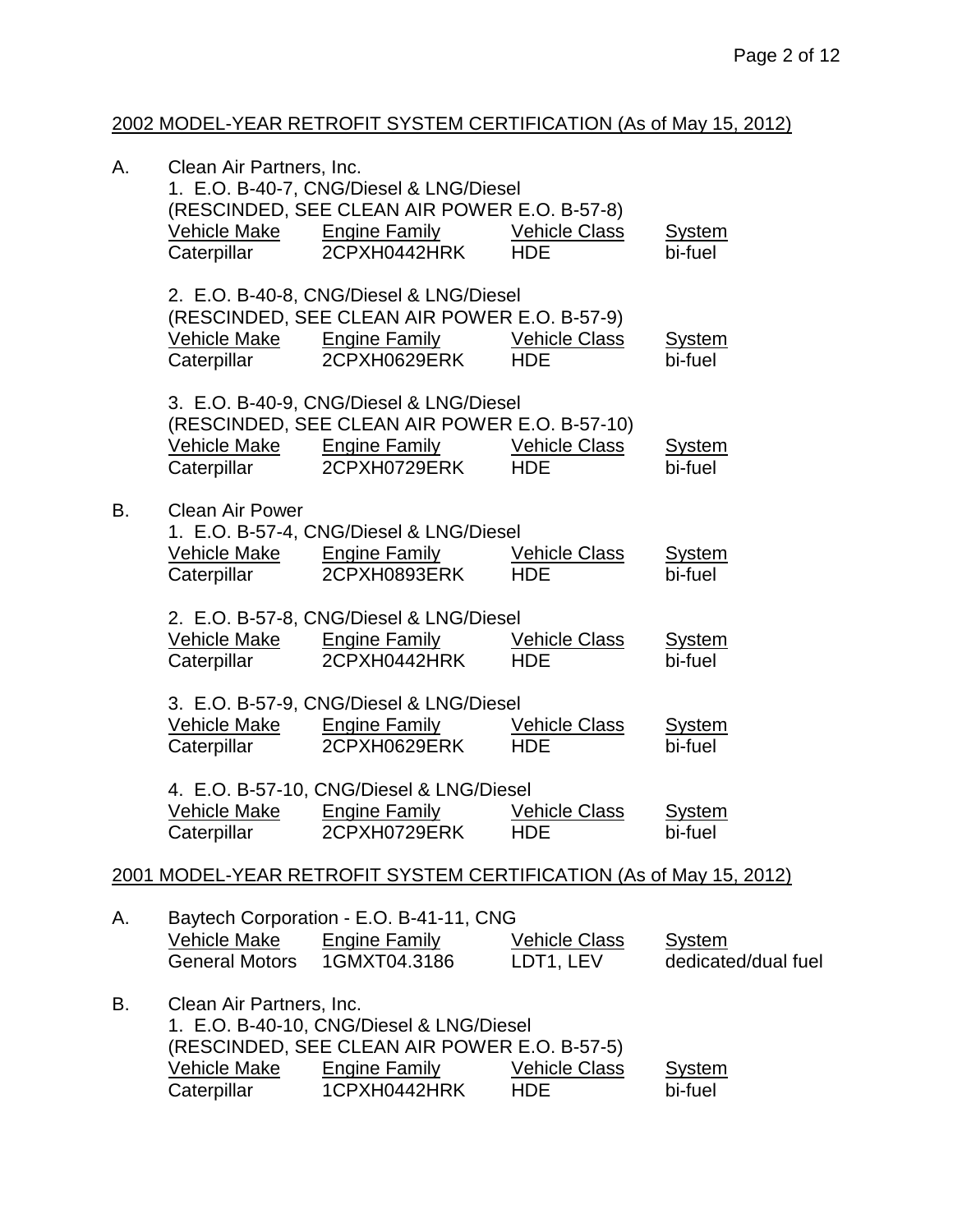## 2001 MODEL-YEAR RETROFIT SYSTEM CERTIFICATION (As of May 15, 2012) Cont.

| В. | Clean Air Partners, Inc.<br>Vehicle Make<br>Caterpillar             | 2. E.O. B-40-11, CNG/Diesel & LNG/Diesel<br>(RESCINDED, SEE CLEAN AIR POWER E.O. B-57-6)<br><b>Engine Family</b><br>1CPXH0629ERK | <b>Vehicle Class</b><br><b>HDE</b>  | <b>System</b><br>bi-fuel             |
|----|---------------------------------------------------------------------|----------------------------------------------------------------------------------------------------------------------------------|-------------------------------------|--------------------------------------|
|    | Vehicle Make<br>Caterpillar                                         | 3. E.O. B-40-12, CNG/Diesel & LNG/Diesel<br>(RESCINDED, SEE CLEAN AIR POWER E.O. B-57-7)<br><b>Engine Family</b><br>1CPXH0729ERK | <b>Vehicle Class</b><br><b>HDE</b>  | <b>System</b><br>bi-fuel             |
| C. | <b>Clean Air Power</b><br>Vehicle Make Engine Family<br>Caterpillar | 1. E.O. B-57-3, CNG/Diesel & LNG/Diesel<br>1CPXH0893ERK                                                                          | <b>Vehicle Class</b><br><b>HDE</b>  | <b>System</b><br>bi-fuel             |
|    | Vehicle Make<br>Caterpillar                                         | 2. E.O. B-57-5, CNG/Diesel & LNG/Diesel<br>Engine Family<br>1CPXH0442HRK                                                         | <b>Vehicle Class</b><br><b>HDE</b>  | <b>System</b><br>bi-fuel             |
|    | Vehicle Make<br>Caterpillar                                         | 3. E.O. B-57-6, CNG/Diesel & LNG/Diesel<br><b>Engine Family</b><br>1CPXH0629ERK                                                  | Vehicle Class<br><b>HDE</b>         | <b>System</b><br>bi-fuel             |
|    | Vehicle Make<br>Caterpillar                                         | 4. E.O. B-57-7, CNG/Diesel & LNG/Diesel<br><b>Engine Family</b><br>1CPXH0729ERK                                                  | <b>Vehicle Class</b><br><b>HDE</b>  | <b>System</b><br>bi-fuel             |
|    |                                                                     | 2000 MODEL-YEAR RETROFIT SYSTEM CERTIFICATION (As of May 15, 2012)                                                               |                                     |                                      |
| Α. | <b>Vehicle Make</b>                                                 | Baytech Corporation - E.O. B-41-10, CNG<br><b>Engine Family</b><br>General Motors YGMXH05.7582                                   | <b>Vehicle Class</b><br>MDE, Tier 1 | <b>System</b><br>dedicated/dual fuel |
| В. | <b>Power Systems Associates</b><br>Vehicle Make<br>Caterpillar      | 1. E.O. B-49-7, CNG/Diesel & LNG/Diesel<br><b>Engine Family</b><br>YCPXHO629ERK                                                  | <b>Vehicle Class</b><br><b>HDE</b>  | <b>System</b><br>bi-fuel             |
|    | Vehicle Make<br>Caterpillar                                         | 2. E.O. B-49-10, CNG/Diesel & LNG/Diesel<br><b>Engine Family</b><br>YCPXHO729ERK                                                 | <b>Vehicle Class</b><br><b>HDE</b>  | <b>System</b><br>bi-fuel             |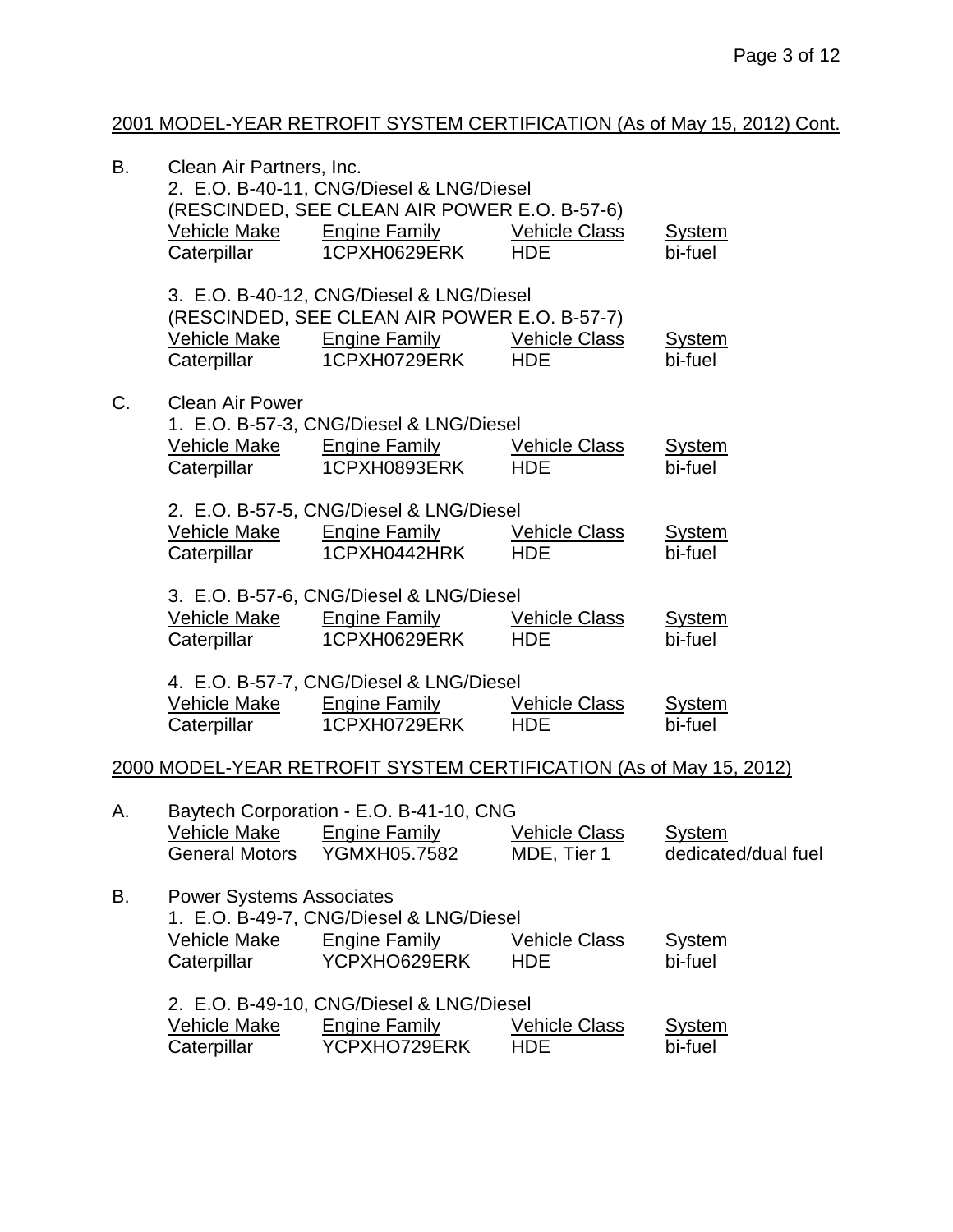## 2000 MODEL-YEAR RETROFIT SYSTEM CERTIFICATION (As of May 15, 2012) Cont.

| В. |                                                               | <b>Power Systems Associates (Continued)</b><br>3. E.O. B-49-13, CNG/Diesel & LNG/Diesel        |                                     |                               |
|----|---------------------------------------------------------------|------------------------------------------------------------------------------------------------|-------------------------------------|-------------------------------|
|    | Vehicle Make<br>Caterpillar                                   | Engine Family<br>YCPXHO442HRK                                                                  | <b>Vehicle Class</b><br><b>HDE</b>  | System<br>bi-fuel             |
| C. | Vehicle Make<br><b>General Motors</b>                         | IMPCO Technologies, Inc. - E.O. B-4-74, LPG<br><b>Engine Family</b><br>YGMXH07.4502            | <b>Vehicle Class</b><br>HDE, Tier 1 | <b>System</b><br>dedicated    |
| D. | Vehicle Make<br>Caterpillar                                   | Clean Air Power - E.O. B-57-2, CNG/Diesel & LNG/Diesel<br><b>Engine Family</b><br>YCPXH0893ERK | <b>Vehicle Class</b><br><b>HDE</b>  | <b>System</b><br>bi-fuel      |
|    |                                                               | 1999 MODEL-YEAR RETROFIT SYSTEM CERTIFICATION (As of May 15, 2012)                             |                                     |                               |
| А. | Vehicle Make<br><b>General Motors</b>                         | Baytech Corporation - E.O. B-41-9, CNG<br><b>Engine Family</b><br>XGMXH05.7582                 | Vehicle Class<br>MDE, Tier 1        | System<br>dedicated/dual fuel |
| В. | Vehicle Make<br><b>General Motors</b>                         | IMPCO Technologies, Inc. - E.O. B-4-73, LPG<br><b>Engine Family</b><br>XGMXH07.4502            | <b>Vehicle Class</b><br>HDE, Tier 1 | System<br>dedicated           |
| C. | Power Systems Associates, Inc.<br>Vehicle Make<br>Caterpillar | 1. E.O. B-49-8, CNG/Diesel & LNG/Diesel<br><b>Engine Family</b><br>XCPXHO629ERK                | <b>Vehicle Class</b><br><b>HDE</b>  | System<br>bi-fuel             |
|    | Vehicle Make<br>Caterpillar                                   | 2. E.O. B-49-11, CNG/Diesel & LNG/Diesel<br><b>Engine Family</b><br>XCPXHO729ERK               | <b>Vehicle Class</b><br><b>HDE</b>  | <b>System</b><br>bi-fuel      |
|    | Vehicle Make<br>Caterpillar                                   | 3. E.O. B-49-14, CNG/Diesel & LNG/Diesel<br><b>Engine Family</b><br>XCPXHO442HRK               | <b>Vehicle Class</b><br><b>HDE</b>  | <b>System</b><br>bi-fuel      |
| D. | <b>Vehicle Make</b><br>Caterpillar                            | Clean Air Power - E.O. B-57-1, CNG/Diesel & LNG/Diesel<br><b>Engine Family</b><br>XCPXH0893ERK | <b>Vehicle Class</b><br><b>HDE</b>  | <b>System</b><br>bi-fuel      |
|    |                                                               | 1998 MODEL-YEAR RETROFIT SYSTEM CERTIFICATION (As of May 15, 2012)                             |                                     |                               |
|    |                                                               |                                                                                                |                                     |                               |

|                       | Baytech Corporation - E.O. B-41-8, CNG |                      |                     |  |  |
|-----------------------|----------------------------------------|----------------------|---------------------|--|--|
| Vehicle Make          | Engine Family                          | <b>Vehicle Class</b> | System              |  |  |
| <b>General Motors</b> | WGMXH05.7582                           | MDE, Tier 1          | dedicated/dual fuel |  |  |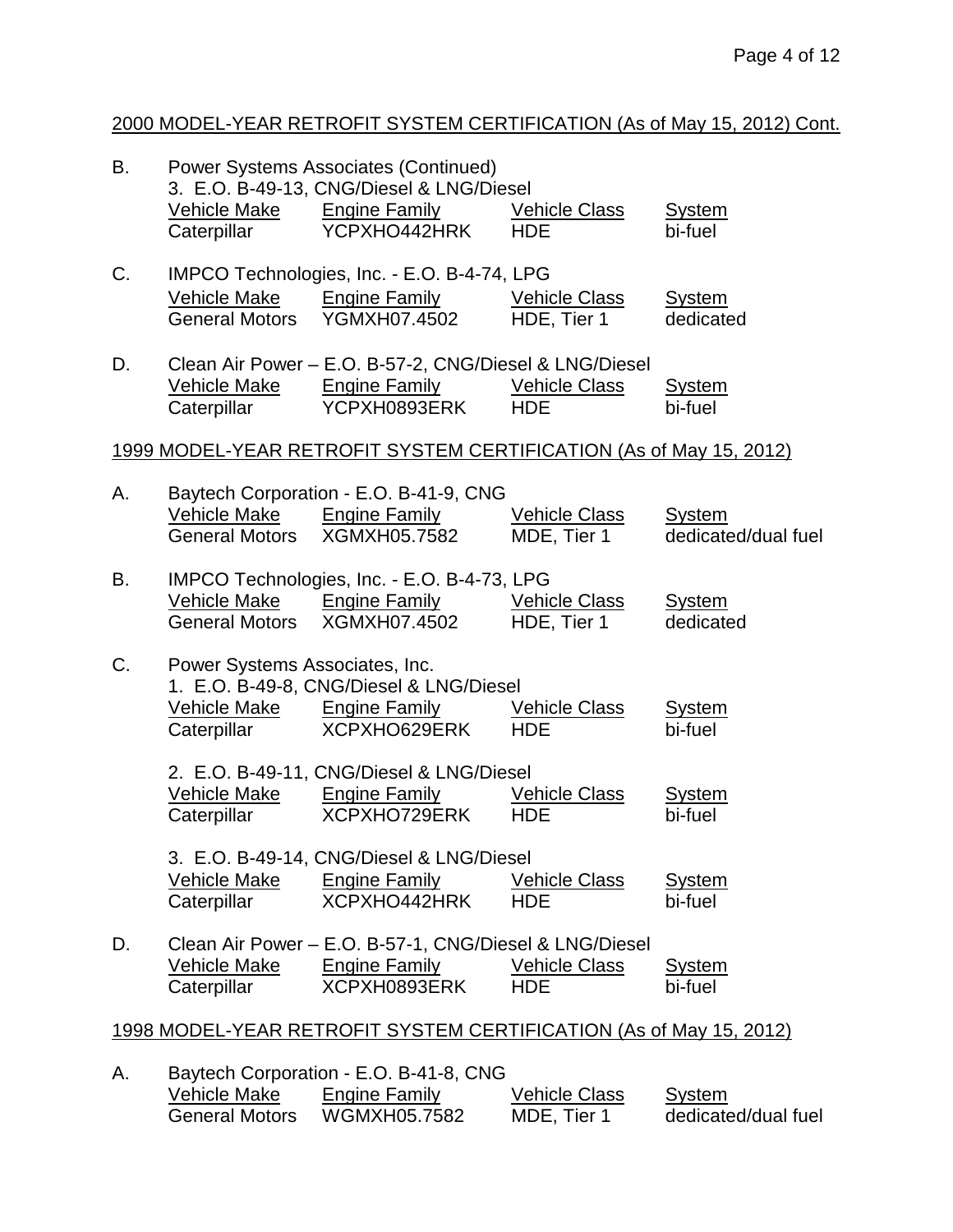## 1998 MODEL-YEAR RETROFIT SYSTEM CERTIFICATION (As of May 15, 2012) Cont.

| В. | Power Systems Associates, Inc.                                | 1. E.O. B-49-9, CNG/Diesel & LNG/Diesel                                                              |                                     |                                      |
|----|---------------------------------------------------------------|------------------------------------------------------------------------------------------------------|-------------------------------------|--------------------------------------|
|    | Vehicle Make<br>Caterpillar                                   | <b>Engine Family</b><br>WCPXHO629ERK                                                                 | <b>Vehicle Class</b><br><b>HDE</b>  | <b>System</b><br>bi-fuel             |
|    | Vehicle Make Engine Family<br>Caterpillar                     | 2. E.O. B-49-12, CNG/Diesel & LNG/Diesel<br>WCPXHO729ERK                                             | Vehicle Class<br><b>HDE</b>         | <b>System</b><br>bi-fuel             |
|    | Caterpillar                                                   | 3. E.O. B-49-15, CNG/Diesel & LNG/Diesel<br>Vehicle Make Engine Family Vehicle Class<br>WCPXHO442HSK | <b>HDE</b>                          | <b>System</b><br>bi-fuel             |
|    | Caterpillar                                                   | 4. E.O. B-49-16, CNG/Diesel & LNG/Diesel<br>Vehicle Make Engine Family<br>WCPXHO442HRK               | <b>Vehicle Class</b><br><b>HDE</b>  | System<br>bi-fuel                    |
| C. | Vehicle Make<br>Caterpillar                                   | Clean Air Power - E.O. B-57, CNG/Diesel & LNG/Diesel<br><b>Engine Family</b><br>WCPXH0893ERK         | <b>Vehicle Class</b><br><b>HDE</b>  | <b>System</b><br>bi-fuel             |
|    |                                                               | 1997 MODEL-YEAR RETROFIT SYSTEM CERTIFICATION (As of May 11, 1999)                                   |                                     |                                      |
| Α. | Vehicle Make<br><b>General Motors</b>                         | Impco Technologies, Inc. - E.O. B-4-70, LPG<br>Engine Family Vehicle Class<br>VGM7.0C5GAAA           | <b>HDE</b>                          | System<br>dedicated                  |
| В. | Power Systems Associates, LLC.<br>Vehicle Make<br>Caterpillar | 1. E.O. B-49-5, CNG/Diesel & LNG/Diesel<br><b>Engine Family</b><br>VCP629EZDARX                      | <b>Vehicle Class</b><br><b>HDE</b>  | <b>System</b><br>bi-fuel             |
|    | <b>Vehicle Make</b><br>Caterpillar                            | 2. E.O. B-49-6, CNG/Diesel & LNG/Diesel<br><b>Engine Family</b><br>VCP442DZDARK                      | <b>Vehicle Class</b><br><b>HDE</b>  | <b>System</b><br>bi-fuel             |
| C. | <b>Vehicle Make</b><br><b>General Motors</b>                  | Baytech Corporation - E.O. B-41-7, CNG<br><b>Engine Family</b><br>VGM5.7CPGAEA                       | <b>Vehicle Class</b><br>MDE, Tier 1 | <b>System</b><br>dedicated/dual fuel |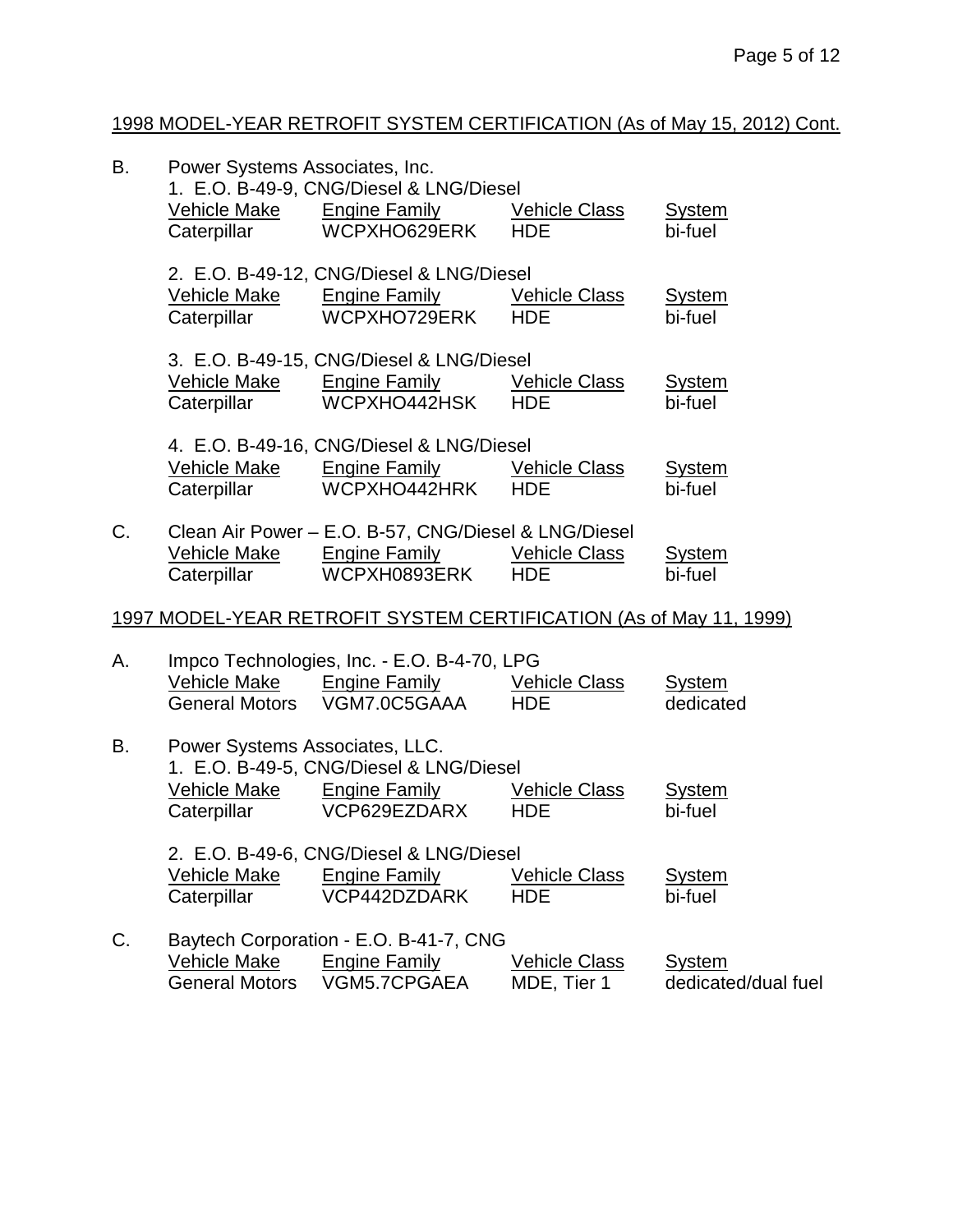#### 1996 MODEL-YEAR RETROFIT SYSTEM CERTIFICATION

#### I. CERTIFIED TO NEW REGULATIONS (As of December 16, 1997)

#### A. GFI Controls

|    | 1. E.O. B-16-28, B-16-29, CNG<br>Vehicle Make<br><b>General Motors</b><br><b>General Motors</b> | <b>Engine Family</b><br>TGM7.0C5GAAA<br>TGM7.4C5GAEA | <b>Vehicle Class</b><br><b>HDE</b><br><b>HDE</b> | System<br>dedicated<br>dedicated |  |  |
|----|-------------------------------------------------------------------------------------------------|------------------------------------------------------|--------------------------------------------------|----------------------------------|--|--|
|    |                                                                                                 | 2. E.O. B-16-30, B-16-31, B-16-32, CNG               |                                                  |                                  |  |  |
|    | Vehicle Make                                                                                    | Engine Family                                        | <b>Vehicle Class</b>                             | System                           |  |  |
|    | Ford                                                                                            | <b>TFM4.958GKJK</b>                                  | <b>MDV</b>                                       | dual fuel                        |  |  |
|    | Ford                                                                                            | <b>TFM4.968GKJK</b>                                  | <b>MDV</b>                                       | dual fuel                        |  |  |
|    | Ford                                                                                            | TFM2.0VJG1EK                                         | <b>PC</b>                                        | dual fuel                        |  |  |
| В. | Power Systems Associates, LLC.                                                                  |                                                      |                                                  |                                  |  |  |
|    |                                                                                                 | 1. E.O. B-49, CNG/Diesel & LNG/Diesel                |                                                  |                                  |  |  |
|    | Vehicle Make                                                                                    | Engine Family                                        | <b>Vehicle Class</b>                             | System                           |  |  |
|    | Caterpillar                                                                                     | TCP629EZDARK                                         | <b>HDE</b>                                       | bi-fuel                          |  |  |
|    |                                                                                                 | 2. E.O. B-49-4, CNG/Diesel & LNG/Diesel              |                                                  |                                  |  |  |
|    |                                                                                                 |                                                      |                                                  |                                  |  |  |

| Vehicle Make | <b>Engine Family</b> | <b>Vehicle Class</b> | System  |
|--------------|----------------------|----------------------|---------|
| Caterpillar  | TCP629EZDARM         | HDE.                 | bi-fuel |

C. Impco Technologies, Inc. - E.O. B-4-69, LPG Vehicle Make Engine Family Vehicle Class System<br>General Motors TGM7.0C5GAAA HDE dedicated General Motors TGM7.0C5GAAA

#### 1996 MODEL-YEAR RETROFIT SYSTEM CERTIFICATION

#### II. CERTIFIED TO OLD REGULATIONS (As of April 10, 1997)

A. GFI Controls

| 1. E.O. B-16-25, CNG  |                      |                      |                     |
|-----------------------|----------------------|----------------------|---------------------|
| Vehicle Make          | Engine Family        | <b>Vehicle Class</b> | System              |
| Ford                  | <b>TFM3.018G1EK</b>  | LDT1, Tier 1         | dual fuel           |
| <b>General Motors</b> | TGM5.7CPGAEA         | MDE, Tier 1          | dual fuel           |
| Ford                  | TFM7.5C8GARA         | <b>HDE</b>           | dedicated/dual fuel |
| 2. E.O. B-16-33, LPG  |                      |                      |                     |
| Vehicle Make          | <b>Engine Family</b> | <b>Vehicle Class</b> | System              |
| <b>General Motors</b> | TGM7.4C5GAEA         | <b>HDE</b>           | dedicated/dual fuel |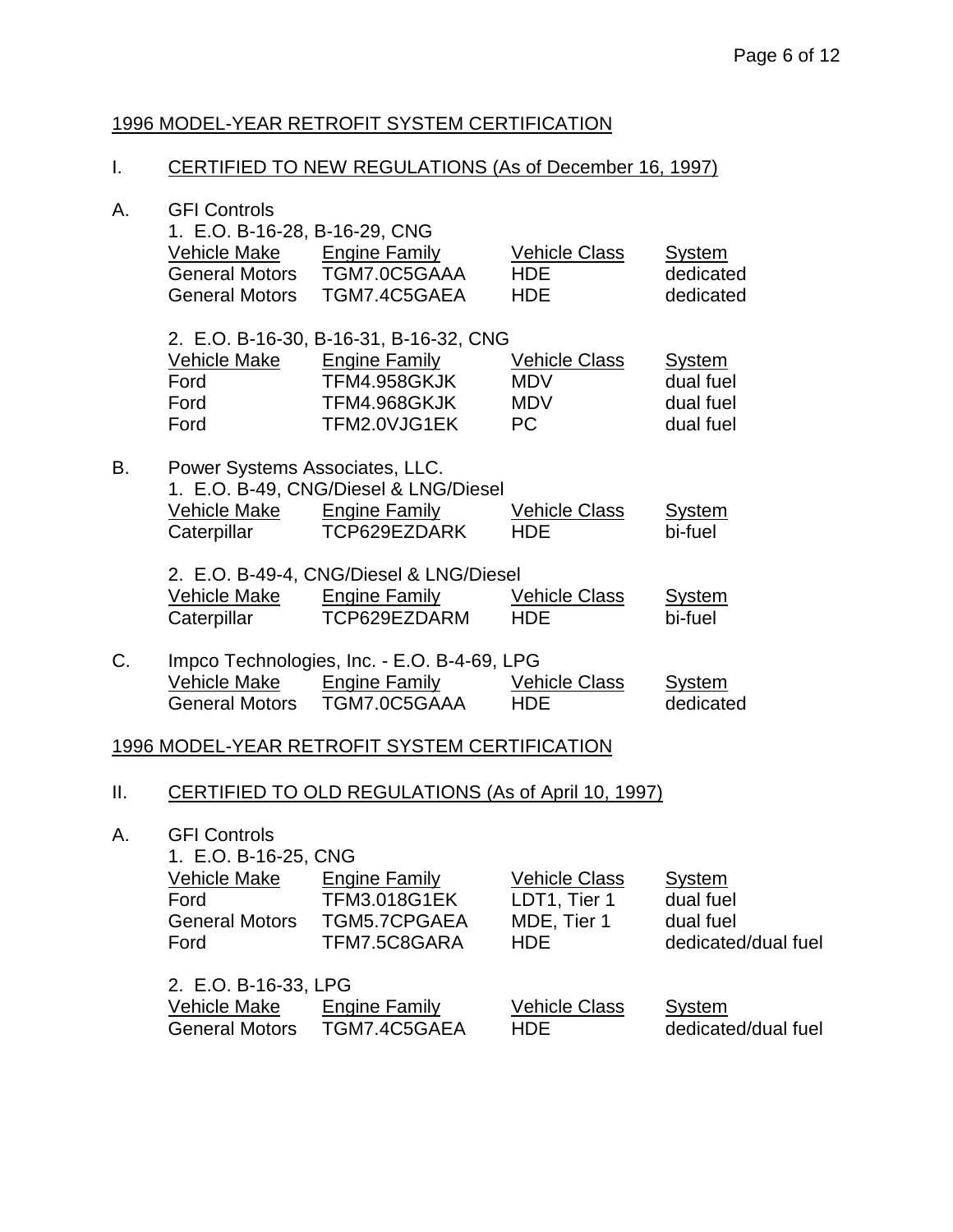#### 1996 MODEL-YEAR RETROFIT SYSTEM CERTIFICATION (Continued)

#### II. CERTIFIED TO OLD REGULATIONS (As of April 10, 1997) Continued

B. Baytech Corporation - E.O. B-41-6, CNG Vehicle Make Engine Family Vehicle Class System General Motors TGM5.76PGFEK MDV, Tier 1 dedicated/dual fuel General Motors TGM5.7CPGAEA HDE dedicated/dual fuel General Motors TGM7.0C5GAAA HDE dedicated/dual fuel

#### 1995 MODEL-YEAR RETROFIT SYSTEM CERTIFICATION

- I. CERTIFIED TO NEW REGULATIONS (As of July 27, 1998)
- A. GFI Controls

|              | 1. E.O. B-16-17 & B-16-19, CNG |                      |
|--------------|--------------------------------|----------------------|
| Vehicle Make | Engine Family                  | <b>Vehicle Class</b> |
| Ford         | SFM4.988GOJA                   | MDV, Tier 0          |
| Ford         | SFM4.988GAJA                   | LDT, AB965           |

| 2. E.O. B-16-26, B-16-27, CNG |                      |           |
|-------------------------------|----------------------|-----------|
| Engine Family                 | <b>Vehicle Class</b> | System    |
| SGM7.0C5GAAA                  | <b>HDE</b>           | dedicated |
| General Motors SGM7.4C5GAEA   | <b>HDE</b>           | dedicated |
|                               |                      |           |

| В. |                       | Clean Air Partners, Inc. - E.O. B-40-3, CNG |                      |
|----|-----------------------|---------------------------------------------|----------------------|
|    | Vehicle Make          | <b>Engine Family</b>                        | <b>Vehicle Class</b> |
|    | <b>General Motors</b> | SGM4.3C5GAAA                                | MDE.                 |

C. Impco Technologies, Inc. 1. E.O. B-4-68, LPG Vehicle Make Engine Family Vehicle Class System General Motors SGM7.0C5GAAA HDE dedicated

2. E.O. B-4-71, LPG Vehicle Make Langine Family Mehicle Class System<br>
General Motors S3G5.7J5G1EA MDV3. Tier 1 dedicate S3G5.7J5G1EA MDV3, Tier 1 dedicated

D. Mesa Environmental 1. GEM System - E.O. B-34-11, CNG Vehicle Make Engine Family Vehicle Class System General Motors S3G4.3H5G1EA MDV2, Tier 1 dedicated

| 2. GEM System - E.O. B-34-12, B-34-13, B-34-14, B-34-15, CNG |               |                      |           |  |
|--------------------------------------------------------------|---------------|----------------------|-----------|--|
| <b>Vehicle Make</b>                                          | Engine Family | <b>Vehicle Class</b> | System    |  |
| Ford                                                         | SFM7.5B8G1CA  | MDE4, Tier 1         | dedicated |  |
| Ford                                                         | SFM7.5B8GACA  | MDE4, Tier 0         | dedicated |  |
| Ford                                                         | SFM7.5B8GACA  | MDE4, Tier 0         | dual fuel |  |
| Ford                                                         | SFM7.5B8G1CA  | MDE4, Tier 1         | dual fuel |  |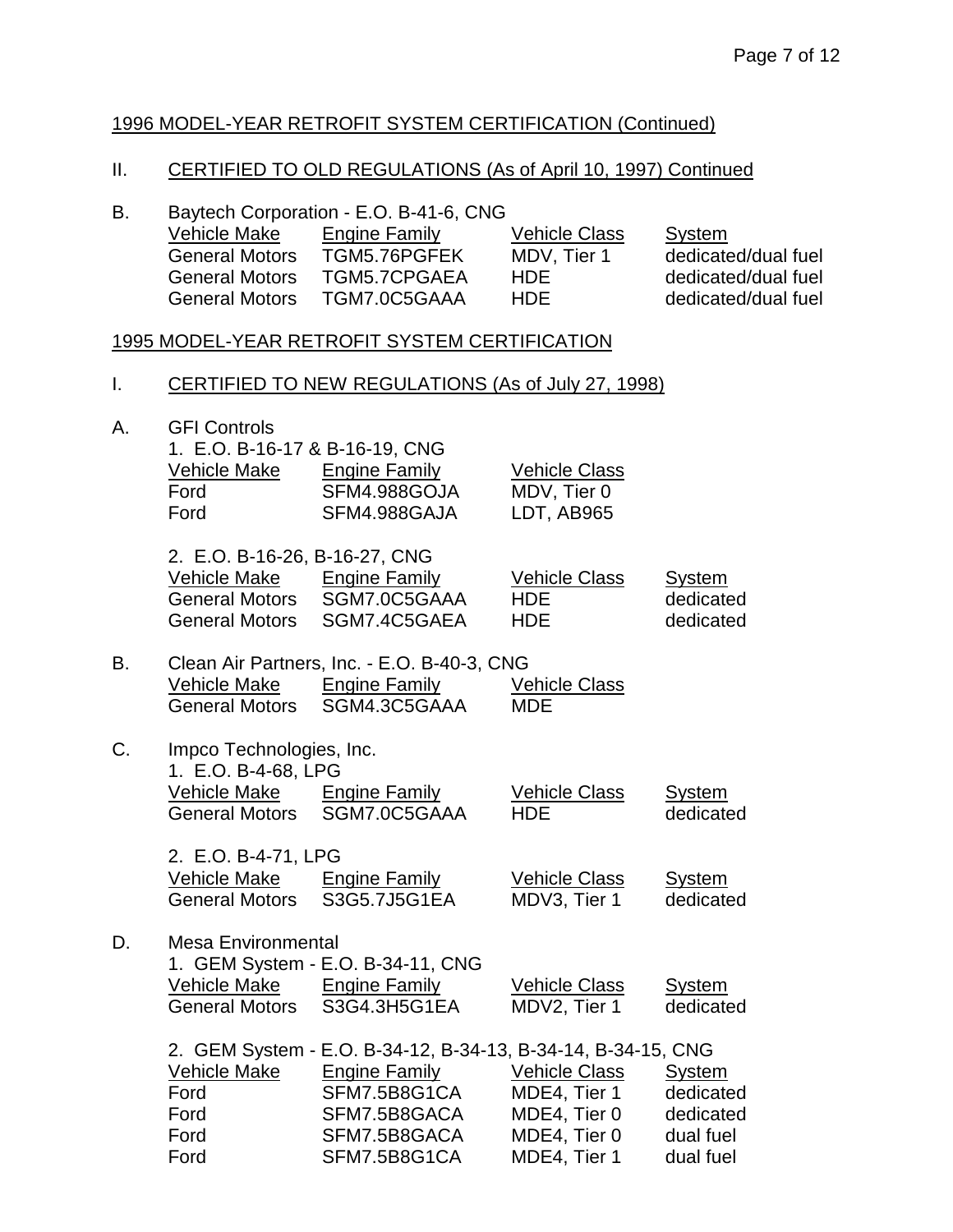#### I. CERTIFIED TO NEW REGULATIONS (As of July 27, 1998) Continued

E. Power Systems Associates, LLC. - E.O. B-49-1, CNG/Diesel & LNG/Diesel<br>
Vehicle Make Engine Family Vehicle Class System Vehicle Make Engine Family Vehicle Class System<br>Caterpillar SCP629EZDARK HDE bi-fuel SCP629EZDARK

#### 1995 MODEL-YEAR RETROFIT SYSTEM CERTIFICATION

#### II. CERTIFIED TO OLD REGULATIONS (As of July 27, 1998)

A. GFI Controls

| 1. E.O. B-16-22, CNG  |                      |                      |  |  |
|-----------------------|----------------------|----------------------|--|--|
| Vehicle Make          | <b>Engine Family</b> | <b>Vehicle Class</b> |  |  |
| <b>General Motors</b> | S1G4.3V8G1EA         | PC, Tier 1           |  |  |
| <b>General Motors</b> | S3G4.329GFHB         | LDT, Tier 1          |  |  |
| <b>General Motors</b> | S3G5.785GBEB         | MDV, Tier 1          |  |  |
| <b>General Motors</b> | SGM7.0C5GAAA         | HDE, Tier 0          |  |  |
| Ford                  | SFM4.9H8G1JA         | LDT, Tier 1          |  |  |
| Ford                  | SFM4.9J8G1JA         | MDV, Tier 1          |  |  |
| Chrysler              | SCR3.3V8GFEA         | PC, Tier 1           |  |  |
| Chrysler              | <b>SCR23928G1FA</b>  | LDT, Tier 1          |  |  |
| Chrysler              | SCR360J8G1FA         | MDV, Tier 1          |  |  |
|                       |                      |                      |  |  |

#### 2. E.O. B-16-24, LPG

| Vehicle Make          | <b>Engine Family</b> | <b>Vehicle Class</b> |
|-----------------------|----------------------|----------------------|
| <b>General Motors</b> | S3G5.7H5G0EA         | LDT, Tier 0          |
| <b>General Motors</b> | S3G4.329GFHB         | LDT, Tier 1          |
| <b>General Motors</b> | SGM7.0C5GAAA         | HDE, Tier 0          |
| <b>General Motors</b> | SGM7.4C5GAEA         | HDE, Tier 0          |
| <b>General Motors</b> | SGM5.7C5GAAA         | HDE, Tier 0          |
| Ford                  | <b>SFM5.088G0JA</b>  | LDT, Tier 0          |
| Ford                  | SFM7.5B8GACA         | HDE, Tier 0          |
| Ford                  | SFM7.5B8G1CA         | HDE, Tier 0          |

B. Impco Technologies, Inc.

| 1. AFE System - E.O. B-4-52, CNG |                      |                      |  |  |
|----------------------------------|----------------------|----------------------|--|--|
| Vehicle Make                     | <b>Engine Family</b> | <b>Vehicle Class</b> |  |  |
| <b>General Motors</b>            | S3G5.7J5G1EA         | MDV, Tier 1          |  |  |

|                       |                      | 2. ADP System - E.O. B-4-54, CNG (B-4-54 was superseded by B-4-56.) |
|-----------------------|----------------------|---------------------------------------------------------------------|
| Vehicle Make          | <b>Engine Family</b> | <b>Vehicle Class</b>                                                |
| <b>General Motors</b> | S3G5.7J5G1EA         | MDV, Tier 1                                                         |
| <b>General Motors</b> | S3G5.7H5G0EA         | MDV, Tier 0                                                         |
| <b>General Motors</b> | S3G4.3H5G1EA         | MDV, Tier 1                                                         |
| Ford                  | SFM4.9H8G1JA         | MDV, Tier 1                                                         |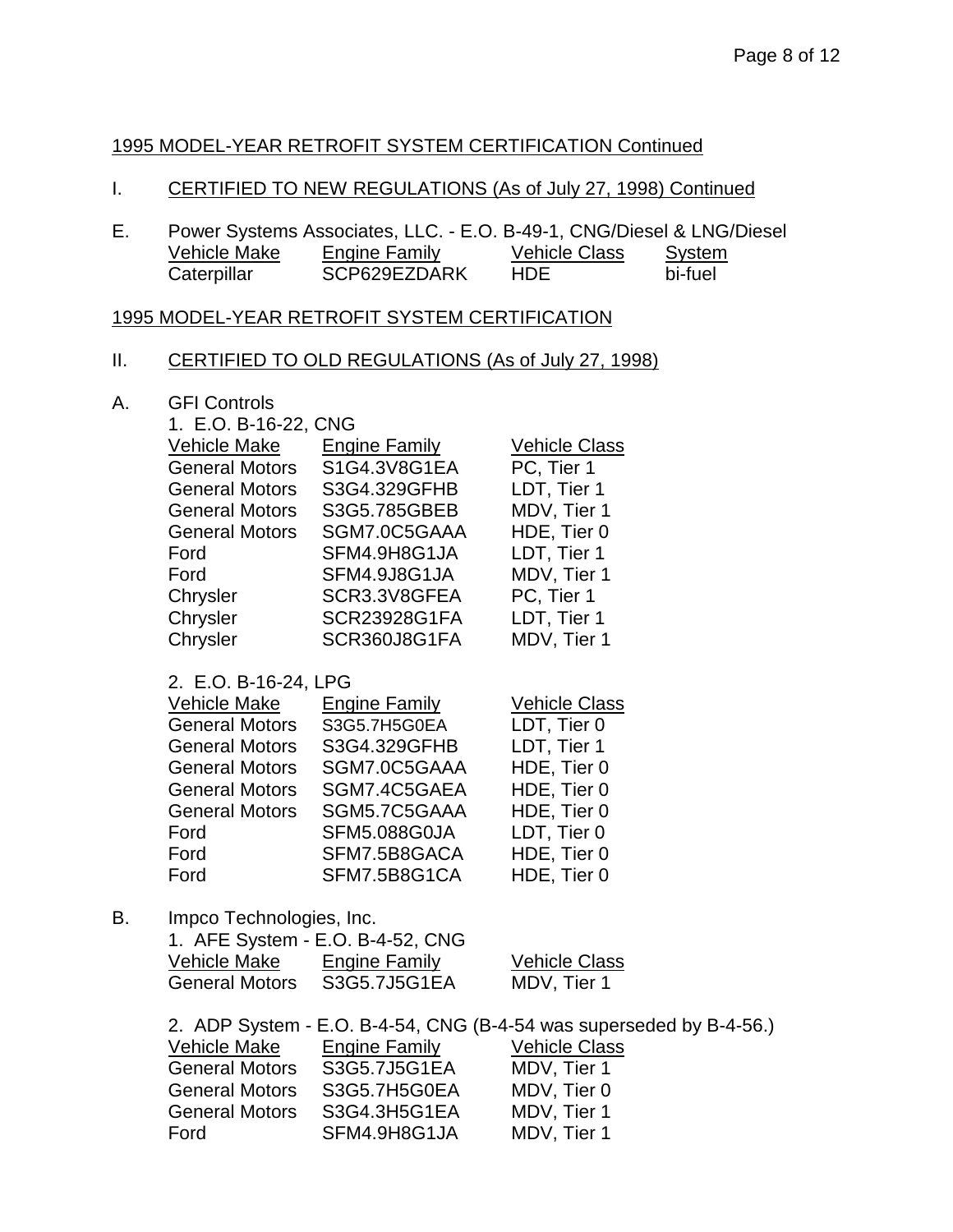## II. CERTIFIED TO OLD REGULATIONS (As of July 27, 1998) Continued

| В. | Vehicle Make<br>General Motors<br><b>General Motors</b><br>Ford                                                                                                                                                                    | Impco Technologies, Inc. (Continued)<br>3. ADP System - E.O. B-4-56, CNG<br><b>Engine Family</b><br>S3G5.7H5G0EA<br>S3G4.3H5G1EA<br>SFM4.9H8G1JA | <b>Vehicle Class</b><br>MDV, Tier 0<br>MDV, Tier 1<br>MDV, Tier 1                                                             |                                          |
|----|------------------------------------------------------------------------------------------------------------------------------------------------------------------------------------------------------------------------------------|--------------------------------------------------------------------------------------------------------------------------------------------------|-------------------------------------------------------------------------------------------------------------------------------|------------------------------------------|
|    | Vehicle Make Engine Family<br><b>General Motors</b>                                                                                                                                                                                | 4. AFE System - E.O. B-4-55, CNG<br>S3G5.785GBEB                                                                                                 | <b>Vehicle Class</b><br>MDV, Tier 1                                                                                           |                                          |
|    | Vehicle<br>Ford                                                                                                                                                                                                                    | 5. ADP System - E.O. B-4-72, LPG<br><b>Engine Family</b><br>SFM5.8H8G1EA<br>SFM4.9H8G1JA                                                         | <b>Vehicle Class</b><br>MDV, Tier 1<br>MDV, Tier 1                                                                            | System<br>dedicated/<br>dual fuel        |
| C. | <b>Mesa Environmental</b><br>Vehicle Make Engine Family<br><b>General Motors</b>                                                                                                                                                   | 1. GEM TBI System - E.O. B-34-16, CNG<br>SGM5.7C5GAAA                                                                                            | <b>Vehicle Class</b><br>MDE, HDE                                                                                              | <b>System</b><br>dedicated/<br>Dual fuel |
|    | Vehicle Make<br>Ford<br>Ford                                                                                                                                                                                                       | 2. GEM MPI System - E.O. B-34-8, CNG<br><b>Engine Family</b><br>SFM7.5B8GACA<br>SFM7.5B8G1CA                                                     | <b>Vehicle Class</b><br><b>MDE</b><br><b>MDE</b>                                                                              | <b>System</b><br>dedicated<br>dedicated  |
| D. | Baytech Corp. - E.O. B-41-3, CNG<br>Vehicle Make Engine Family<br>General Motors<br><b>General Motors</b>                                                                                                                          | General Motors SGM5.7C5GAAA<br>S3G5.7J5G1EA<br>S3G4.315GEEA                                                                                      | <b>Vehicle Class</b><br>HDE, Tier 0<br>MDV, Tier 1<br>LDT, Tier 1                                                             |                                          |
| Е. | OHG, Inc. - E.O. B-13-9, LPG<br><b>Vehicle Make</b><br><b>General Motors</b><br><b>General Motors</b><br><b>General Motors</b><br><b>General Motors</b><br><b>General Motors</b><br><b>General Motors</b><br><b>General Motors</b> | <b>Engine Family</b><br>S3G4.3H5G1EA<br>S3G4.329GFHB<br>S3G5.7H5G0EA<br>S3G5.785GBEB<br>SGM7.0C5GAAA<br>SGM7.4C5GAEA<br>S3G4.325GEEA             | <b>Vehicle Class</b><br>MDV, Tier 1<br>LDT, Tier 1<br>LDT, Tier 0<br>MDV, Tier 1<br>HDE, Tier 0<br>HDE, Tier 0<br>LDT, Tier 1 |                                          |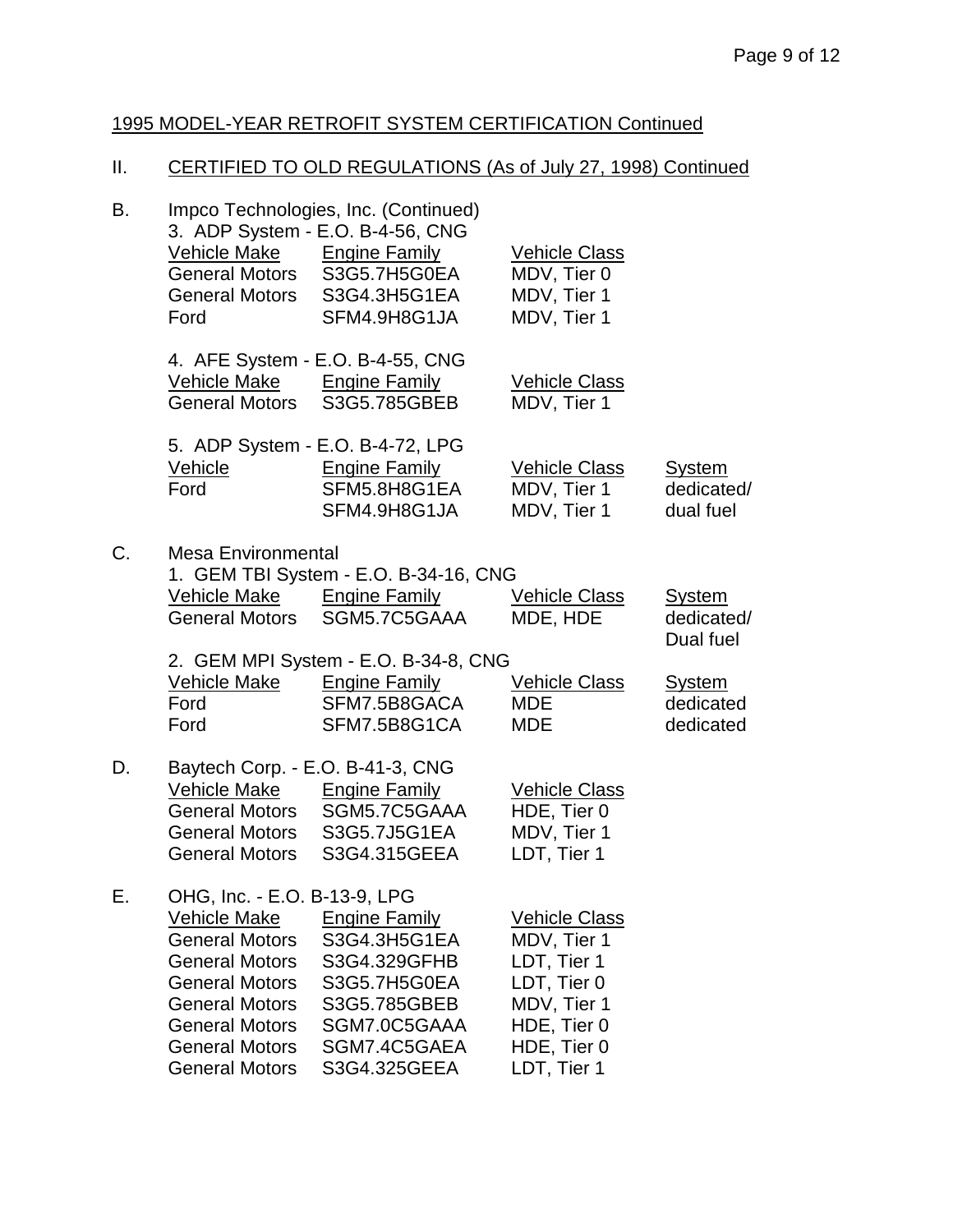#### II. CERTIFIED TO OLD REGULATIONS (As of July 27, 1998) Continued

E. OHG, Inc. - E.O. B-13-9, LPG (Continued) Vehicle Make Engine Family Vehicle Class Ford SFM5.8H8G1EA MDV, Tier 1<br>Ford SFM5.8J8G1EB MDV, Tier 1 Ford SFM5.8J8G1EB MDV, Tier 1<br>Ford SFM7.5C8GARA HDE, Tier 0 Ford SFM7.5C8GARA Ford SFM7.5C8GACA HDE, Tier 0 Ford SFM5.8B8GACA HDE, Tier 0 Chrysler SCR360J8G1FA MDV, Tier 1

#### 1994 MODEL-YEAR RETROFIT SYSTEM CERTIFICATION

#### I. CERTIFIED TO NEW REGULATIONS (As of December 16, 1997)

| A. |              | GFI Controls - E.O. B-16-16 & B-16-18, CNG |                      |  |  |
|----|--------------|--------------------------------------------|----------------------|--|--|
|    | Vehicle Make | Engine Family                              | <b>Vehicle Class</b> |  |  |
|    | Ford         | RFM4.988GOJA                               | MDV, Tier 0          |  |  |
|    | Ford         | RFM4.988GAJA                               | LDT, AB965           |  |  |

- B. Clean Air Partners, Inc. E.O. B-40-2, CNG Vehicle Make Engine Family Vehicle Class General Motors RGM4.3C5GAAA HDE
- C. OHG, Inc. E.O. B-13-10, LPG Vehicle Make Engine Family Vehicle Class General Motors R3G4.325G1EA LDT, Tier 1
- D. Impco Technologies, Inc. E.O. B-4-67, LPG Vehicle Make Engine Family Vehicle Class System General Motors RGM7.0C5GAAA HDE dedicated
- E. Power Systems Associates, LLC. E.O. B-49-2, CNG/Diesel & LNG/ Diesel Vehicle Make Engine Family Vehicle Class System Caterpillar RCP629EZDARA HDE bi-fuel

#### 1994 MODEL-YEAR RETROFIT SYSTEM CERTIFICATION

II. CERTIFIED TO OLD REGULATIONS (As of June 27, 1995)

| <b>Vehicle Make</b> | <b>Engine Family</b> | <b>Vehicle Class</b>             |
|---------------------|----------------------|----------------------------------|
| Chrysler            | RCR3.3V8GFEA         | PC, Tier 1                       |
| Chrysler            | RCR5.288GAEA         | LDT, AB 965                      |
| Chrysler            | <b>RCR36088GOEA</b>  | LDT/MDV, Tier 0                  |
|                     |                      | GFI Controls - E.O. B-16-10, CNG |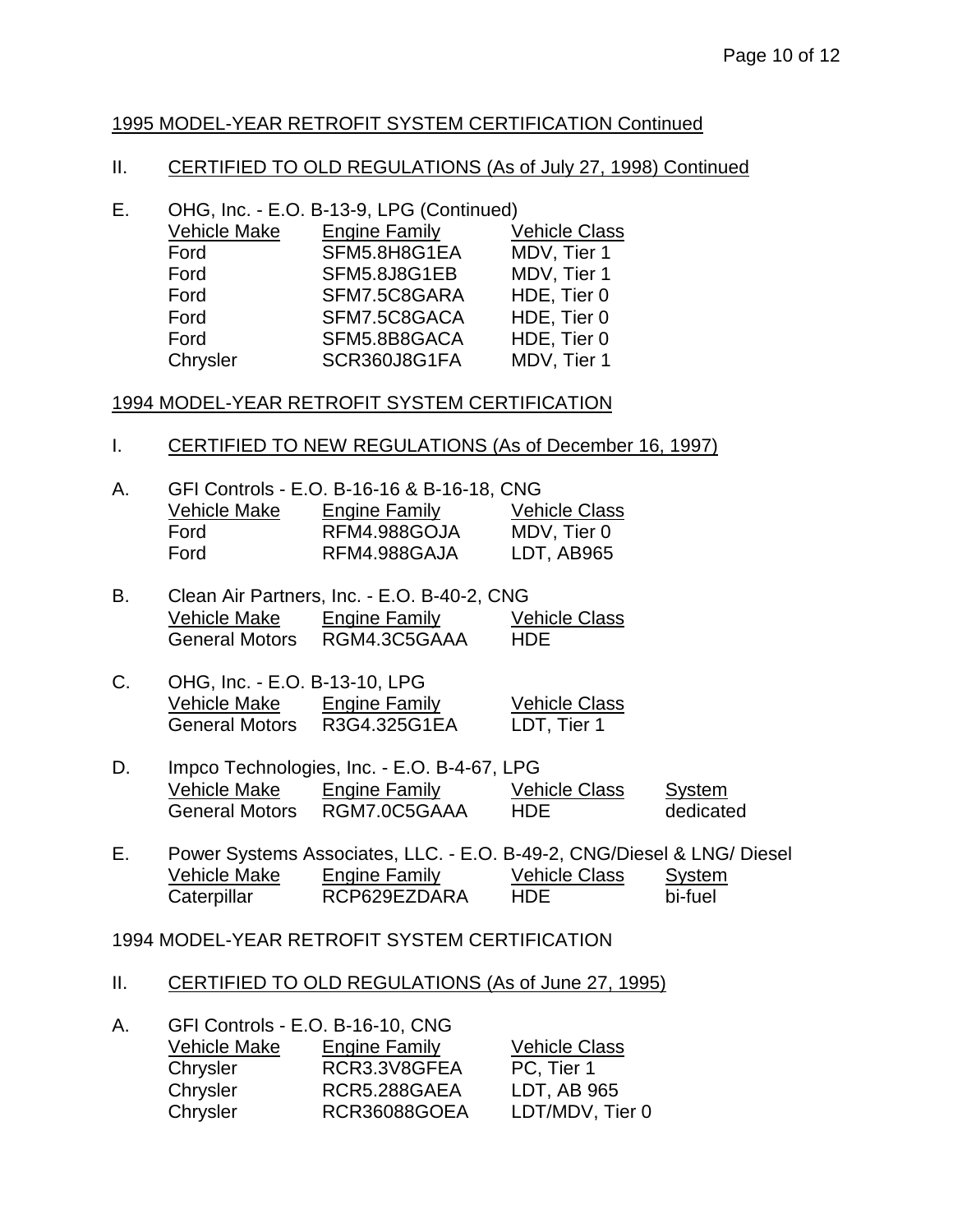### II. CERTIFIED TO OLD REGULATIONS (As of June 27, 1995) Continued

| GFI Controls - E.O. B-16-10, CNG (Continued)<br>А.                                                           |                 |
|--------------------------------------------------------------------------------------------------------------|-----------------|
| <b>Engine Family</b><br>Vehicle Class<br><b>Vehicle Make</b>                                                 |                 |
| PC, Tier 1<br>RFM3.0V8G1EA<br>Ford                                                                           |                 |
| RFM3.018G1EA<br>LDT, Tier 1<br>Ford                                                                          |                 |
| PC, Tier 1<br>Ford<br>RFM3.8V8G1GA                                                                           |                 |
| LDT, Tier 1<br>Ford<br>RFM4.018G1EA                                                                          |                 |
| Ford<br>RFM5.888GOJA<br>MDV, Tier 0                                                                          |                 |
| Ford<br>RFM7.5B8GACA<br><b>HDE</b>                                                                           |                 |
| PC, Tier 1<br>R1G2.2V7GEEA<br><b>General Motors</b>                                                          |                 |
| PC, Tier 1<br><b>General Motors</b><br>R1G3.1V8GFEA                                                          |                 |
| LDT, Tier 0<br>R3G4.375GAEA<br><b>General Motors</b>                                                         |                 |
| R3G4.385GAEB<br><b>General Motors</b>                                                                        | LDT/MDV, Tier 0 |
| <b>General Motors</b><br>R3G4.385GAEA                                                                        | LDT/MDV, Tier 0 |
| LDT, Tier 1<br>R3G5.725G1EA<br><b>General Motors</b>                                                         |                 |
| MDV, Tier 0<br><b>General Motors</b><br>R3G5.785GAEB                                                         |                 |
| <b>General Motors</b><br>RGM7.0C5GAAA<br><b>HDE</b>                                                          |                 |
| В.                                                                                                           |                 |
| Impco Technologies, Inc.<br>1. ADP System - E.O. B-4-48, CNG                                                 |                 |
| <b>Engine Family</b><br>Vehicle Make<br><b>Vehicle Class</b>                                                 |                 |
| RFM3.8V8G1GA<br>PC, Tier 1<br>Ford                                                                           |                 |
| LDT, AB965<br>Ford<br>RFM4.988GAJA                                                                           |                 |
| LDT, Tier 0<br>Ford<br>RFM4.988GOJA                                                                          |                 |
| Ford<br>RFM5.888GOJA<br>MDV, Tier 0                                                                          |                 |
| <b>General Motors</b><br>R3G4.385GAEA                                                                        | LDT/MDV, Tier 0 |
| R3G4.385GAEB<br><b>General Motors</b>                                                                        | LDT/MDV, Tier 0 |
| LDT, Tier 0<br>R3G4.375GAEA<br><b>General Motors</b>                                                         |                 |
| LDT, Tier 1<br>R3G5.725G1EA<br><b>General Motors</b>                                                         |                 |
| MDV, Tier 0<br><b>General Motors</b><br>R3G5.785GAEB                                                         |                 |
| <b>General Motors</b><br>RGM5.7C5GAAA<br><b>HDE</b>                                                          |                 |
|                                                                                                              |                 |
| 2. ADP System - E.O. B-4-49, LPG                                                                             |                 |
| Vehicle Make Engine Family<br><b>Vehicle Class</b>                                                           |                 |
| RFM4.988GOJA<br>LDT, Tier 0<br>Ford                                                                          |                 |
| Ford<br>RFM5.888GOJA<br>Ford<br>RFM4.988GAJA                                                                 |                 |
| Ford                                                                                                         | MDV, Tier 0     |
| PC, Tier 1<br>RFM3.8V8G1GA                                                                                   | LDT, AB965      |
|                                                                                                              |                 |
| <b>General Motors</b><br>R3G4.385GAEA                                                                        | LDT/MDV, Tier 0 |
| <b>General Motors</b><br>R3G4.385GAEB                                                                        | LDT/MDV, Tier 0 |
| <b>General Motors</b><br>R3G4.375GAEA<br>LDT, Tier 0                                                         |                 |
| <b>General Motors</b><br>R3G5.725G1EA<br>LDT, Tier 1<br><b>General Motors</b><br>R3G5.785GAEB<br>MDV, Tier 0 |                 |